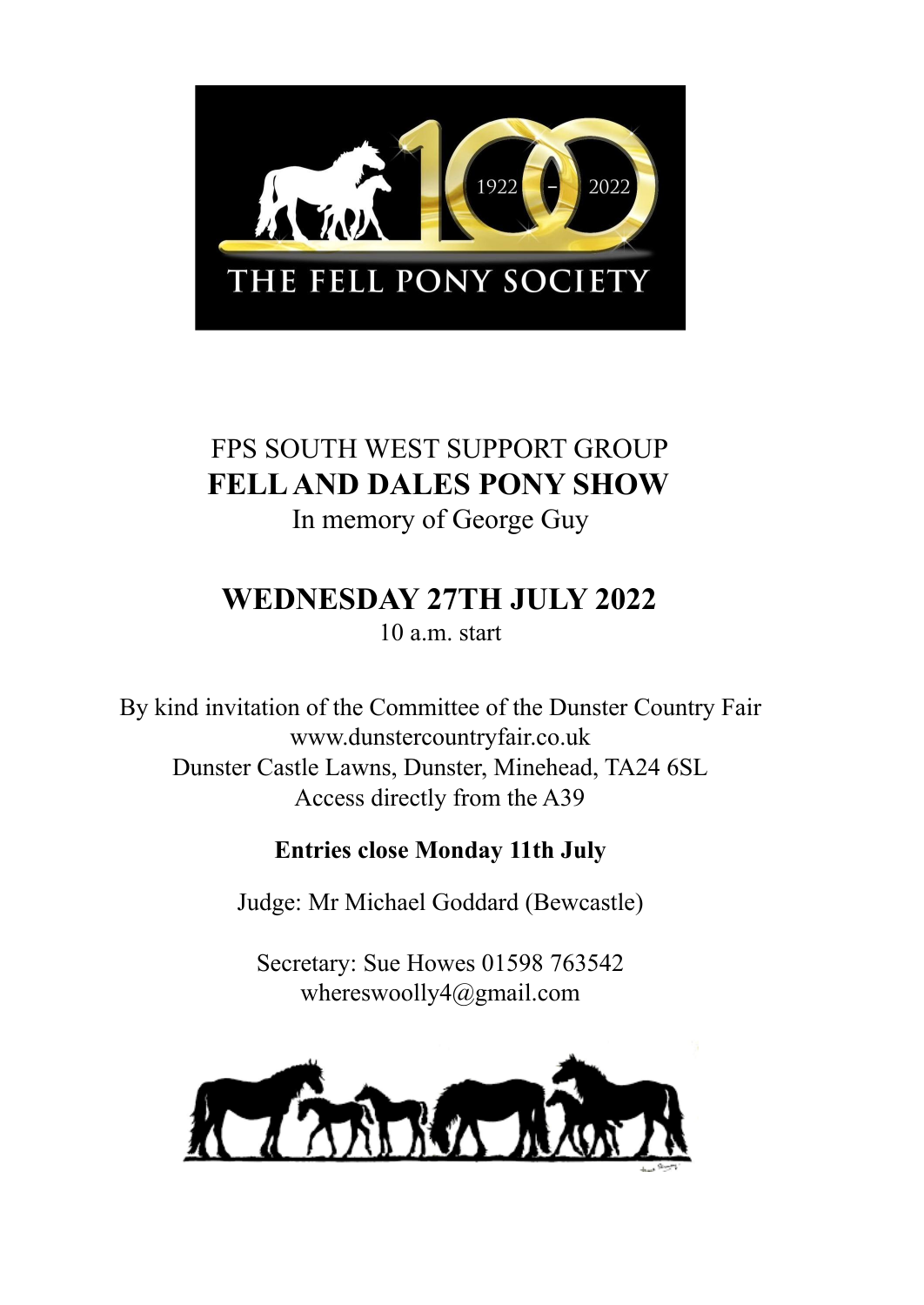## **RULES**

- 1. The Fell Pony Society and The Dales Pony Society do not accept liability for any loss of property or any accident or damage to any animal, vehicles, spectator or exhibitor, and all the entries are accepted subject to this condition.
- 2. All ponies must be registered with the Fell Pony Society or the Dales Pony Society.
- 3. All ponies exhibited must be entered in the name under which they have been originally registered with the Fell Pony Society or Dales Pony Society.
- 4. Exhibitors should not enter classes judged by their pony's breeder or the breeder's family.
- 5. Show canes and whips are not to exceed 75cms. (30"). No spurs in any ridden classes.
- 6. Entries close Monday 11th July 2022.
- 7. Entries on the day will only be accepted for ponies which have been pre-entered in at least one class.
- 8. Entry fee £5 per class, plus £2 per competitor as a contribution towards First Aid costs.
- 9. It is recommended that ponies are vaccinated against equine flu.
- 10.Fell ponies must not exceed 14hh. Judges may ask for entries to be measured. JMB certificates accepted.
- 11.Riders must wear a riding hat that complies with the current safety standard.
- 12.Complaints must be made in writing within 30 minutes of the incident occurring to the Show Secretary with a fee of £25 (fee will be refunded if complaint is upheld).
- 13.The judge's decision is final.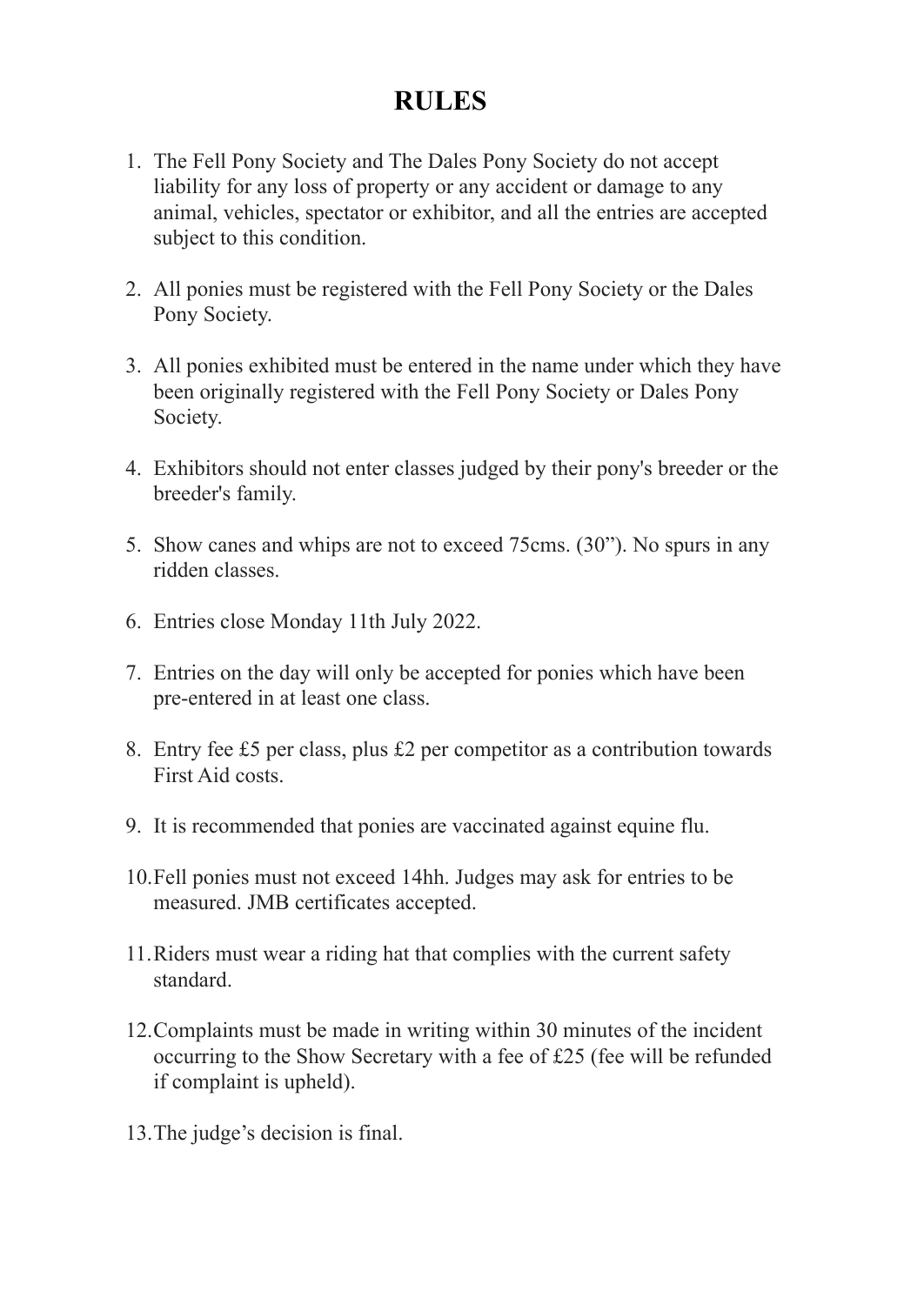## **RULES FOR PONIES**

- 1. Ponies are to be shown in their natural state.
- 2. Ponies must be shown unplaited and untrimmed, including head, mane, feather and tail, which should not have been previously plaited as the hair should be straight.
- 3. Eye make-up, hair dyeing and hair extensions are not allowed.
- 4. Ponies will not be penalised if they have been freeze-branded.
- 5. Brood mares with foals at foot will be eligible for entry in-hand. Foals may accompany mares into the ring but must be haltered and under control of a competent handler.
- 6. Foals must be a minimum of 21 days old on the day of the show.
- 7. Foals must only be shown in a halter or leather headcollar. No foal to be shown in a bit of any type.
- 8. Ponies may be shown shod or unshod. However, it is advisable that ponies under 3 years old are not shod.
- 9. White rope or webbing halters may be used to show youngstock. No yearling to be shown in a bit of any type. Brood mares, geld mares and geldings may be shown either in a rope or webbing halter, or in a bridle. Stallions must be shown in a bridle.
- 10.Brood mares suckling foals are not to be shown under saddle.
- 11.Ridden ponies will be judged 50% conformation and breed characteristics, and 50% ride, manners & presentation in the ring.
- 12.Ponies must be four years old and over in all ridden classes. The age shall be calculated from 1st January in the year of its birth.
- 13.All stallions and 3 year old colts must hold a current licence.